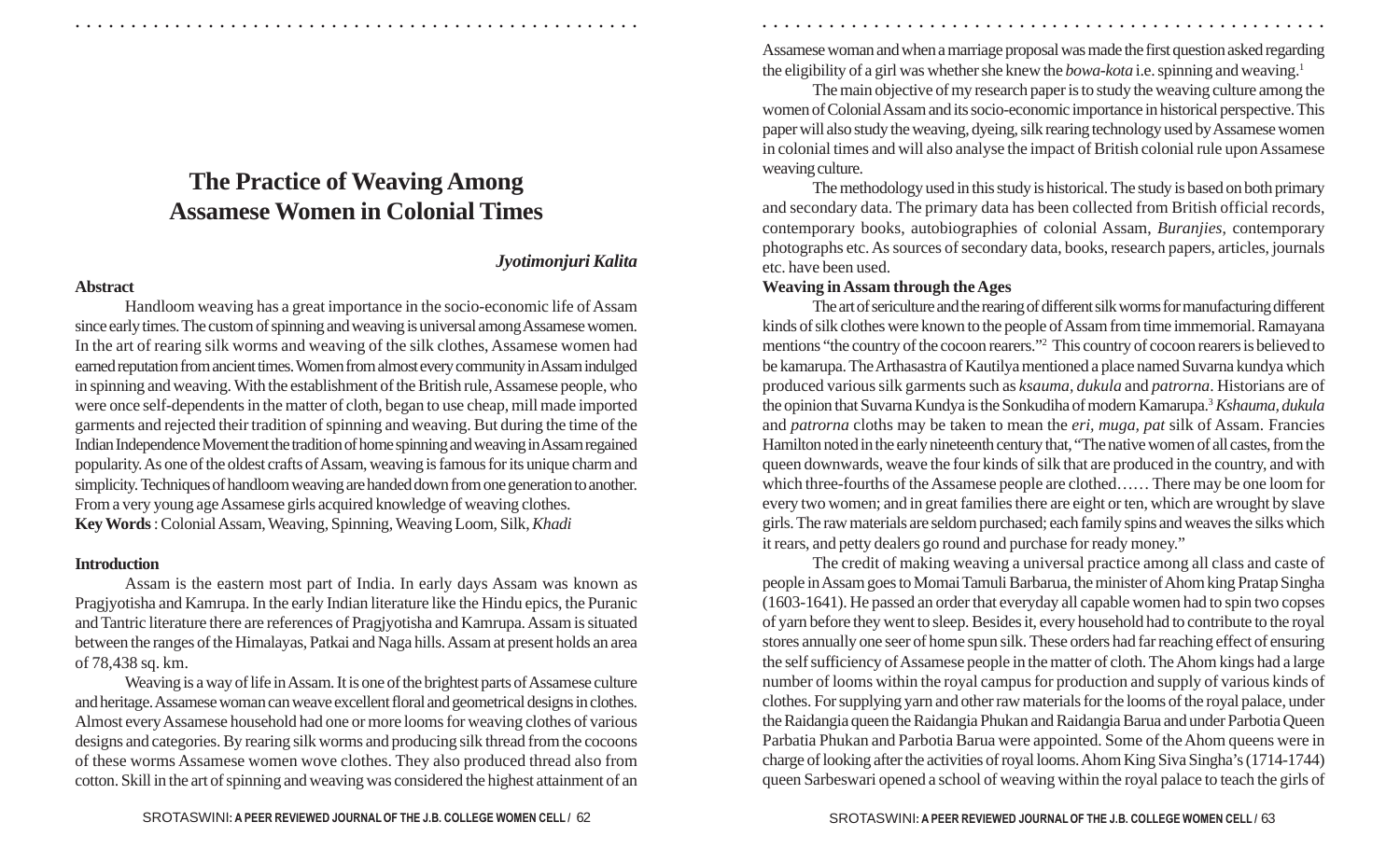the neighbouring areas the art of weaving. She admitted there girls from every community and caste. She imported specimen of floral designs and brocades for the borders of the clothes from different parts of India to improvise Assamese weaving industry.

○ ○ ○ ○ ○ ○ ○ ○ ○ ○ ○ ○ ○ ○ ○ ○ ○ ○ ○ ○ ○ ○ ○ ○ ○ ○ ○ ○ ○ ○ ○ ○ ○ ○ ○ ○ ○ ○ ○ ○ ○ ○ ○ ○ ○ ○ ○ ○ ○ ○ ○ ○ ○ ○ ○ ○ ○ ○ ○ ○ ○ ○ ○ ○ ○ ○ ○ ○ ○ ○ ○ ○ ○ ○ ○ ○ ○ ○ ○ ○ ○ ○ ○ ○ ○ ○ ○ ○ ○ ○ ○ ○ ○ ○ ○ ○ ○ ○ ○ ○ ○ ○

Assamese military generals or commanders of the time of monarchy had a special custom of wearing an evil-averting cloth known as *kavach kapor.*The yarns for spinning this cloth must be made and spun the cloth within a single night. <sup>4</sup> It is believed that if a woman can give such cloth to her husband, he can escape death in the battle field.

The tribes of Assam had their own traditions of clothing. Women from all the tribes of Assam weave clothes with various colourful and attractive designs and they conciliated each other by presents of their hand spanned cloths.

#### **Impact of British Colonial Rule upon Assamese Weaving Tradition**

Establishment of the British colonial rule brought revolutionary changes to Assamese clothing trends and textile industry. Till the pre-British times, the clothing requirement of the Assamese society was fulfilled by the hand loom productions of Assamese women and there was little trade in clothes. During the colonial period imported mill made cloth became easily obtainable in Assam at a cheap rate. So Assamese women began to neglect the hard working practice of spinning and weaving and started wearing imported clothes. As these products were much finer and smoother than the Assamese handloom clothes, they easily attracted the people. Though the interior parts of Assam, the tradition of weaving continued, spinning and dyeing became extinct due to the competition from British and Indian machine spun yarn. Even in rural areas women began to weave clothes from mill made yarns.

But all people were not economically sound to buy clothes from the markets. On the other hand there were some socio-religious prohibitions in using western clothes in the Assamese society. Some of the Assamese people did not use imported clothes as they considered it anti-nationalist. So these people wore clothes by weaving clothes from hand spun threads. The best of Manchester products could not hold down the native *pat, muga* and *eri* weaving industry, as there were no substitutes for these products. 5

#### **Weaving Technology Used in Assam**

In the Assamese *Bihunam, Bianam* or wedding songs, ballads etc. ample evidence can be found about the works of spinning and weaving with the help of *jatar* and *takuri*, winding threads on to the reels, weaving in looms, rearing silks etc. Assamese handloom industry was a cottage industry in which spinning, weaving and other processes were done by the same person. Weaving technology remained almost same during the colonial period in Assam like the medieval times.

Weaving looms, that were used by Assamese weavers during the colonial period can be classified under two groups- handlooms and power looms. Two types of handlooms were used in Assam; *Mati sâl* or throw shuttle loom and *kokâlot bondha sâl* or loin loom. *Mati sâl* or throw shuttle loom was used in the plain areas of Assam. In this kind of loom shuttle is thrown across the thread by hand. The production of this kind of loom is low but it can weave many specialized fabrics. This loom is fitted to four posts fixed on the ground. *Kokalot bandha sâl* or loin loom is a kind of primitive loom used by the people of the hilly areas of Assam. They are also called 'Back Strap' loom because this type of loom is attached to the body of the weaver with a back strap. These looms have no any permanent fixture or heavy frames. Fly shuttle loom was invented by John Key in 1733 in Britain which revolutionised the weaving technology and make it less laborious than before. But this loom was not popular in Assam during the colonial times. Assamese weavers were not interested in these looms and preferred traditional looms as they did not liked to leave their age old practice.

## **Dyeing**

Before the yarns produced by modern textile factories became easily obtainable, Assamese weavers used to dye their threads by indigenous dyeing process. In Assam people did not have the habit of dyeing cloth but they used to dye threads and large varieties of dye stuffs were used for dyeing. Barks, leaves, fruits and roots of different trees like *Achchugach, Majathi, Palash, Chandan, kujithekera, Borthekera, Tepartenga,* Turmeric, *Bhamrati, Jarath, Urahi, Leteku, Jammu, Bharathi, Silikha, Amlakhi, Madhuriam,* lemon, *kendu* fruits, pomegranate and lac, indigo, vermilion etc. were used as dyeing materials in Assam.  **Silk Rearing**

Assamese handloom industry was basically silk oriented. Three kinds of silk worms are commonly reared in Assam - the mulberry silk worm (*Bombyx moriL*.), the *muga* (*Antheraea assamensis*) and the *eri* (*Attacusricini*). The mulberry silk worms are fed on the leaves of mulberry plants. In Assamese they were called *Pat palu*. This type of worm is of two kinds, one is *Bar pat* and the other is *Saru pat*, i.e. big and small respectively. *Sar u pa<sup>t</sup>* worms can be reared from two to six generations a year. But generally two generations are reared in the Assamese months of *Kati* and *Jeth*, respectively known as *Katia* and *Jethua*. Bar pat worms are reared in the month of *Chot* and known as *Chotua*. The *Muga* silk are produced from *muga* silk worms*. Muga* is not only charming and beautiful, but also durable and strong. These worms are generally fed on the leaves of the *Som* trees (Machilus bombycina). Sometimes the worms are fed on the leaves of *Dighlati, Patisonda, Domlati* and *Soalu* trees. Best qualities of *muga* silk *Chapa-patia* and *Mejankuri* are produced from the worms which are fed on the leaves of the *Champa* and *Adakari* trees respectively. *Muga* worms are reared five times in a year. The *Eri* is a warm natural yarn found in Assam. These worms are fed on the leaves of *Eri* but it also feed on the leaves of *Kecheru* tree. In a year up to seven generation of eri worms can be reared. Of all the four varieties of fabrics of Assam, *eri* was the cheapest and the most common for daily use during winter seasons. Another kind of silk, called *tusser* (Antheraea paphia) was also produced in Assam. This variety of silk was produced from the worms which feed on the leaves of *Kutkuri, Phutuka*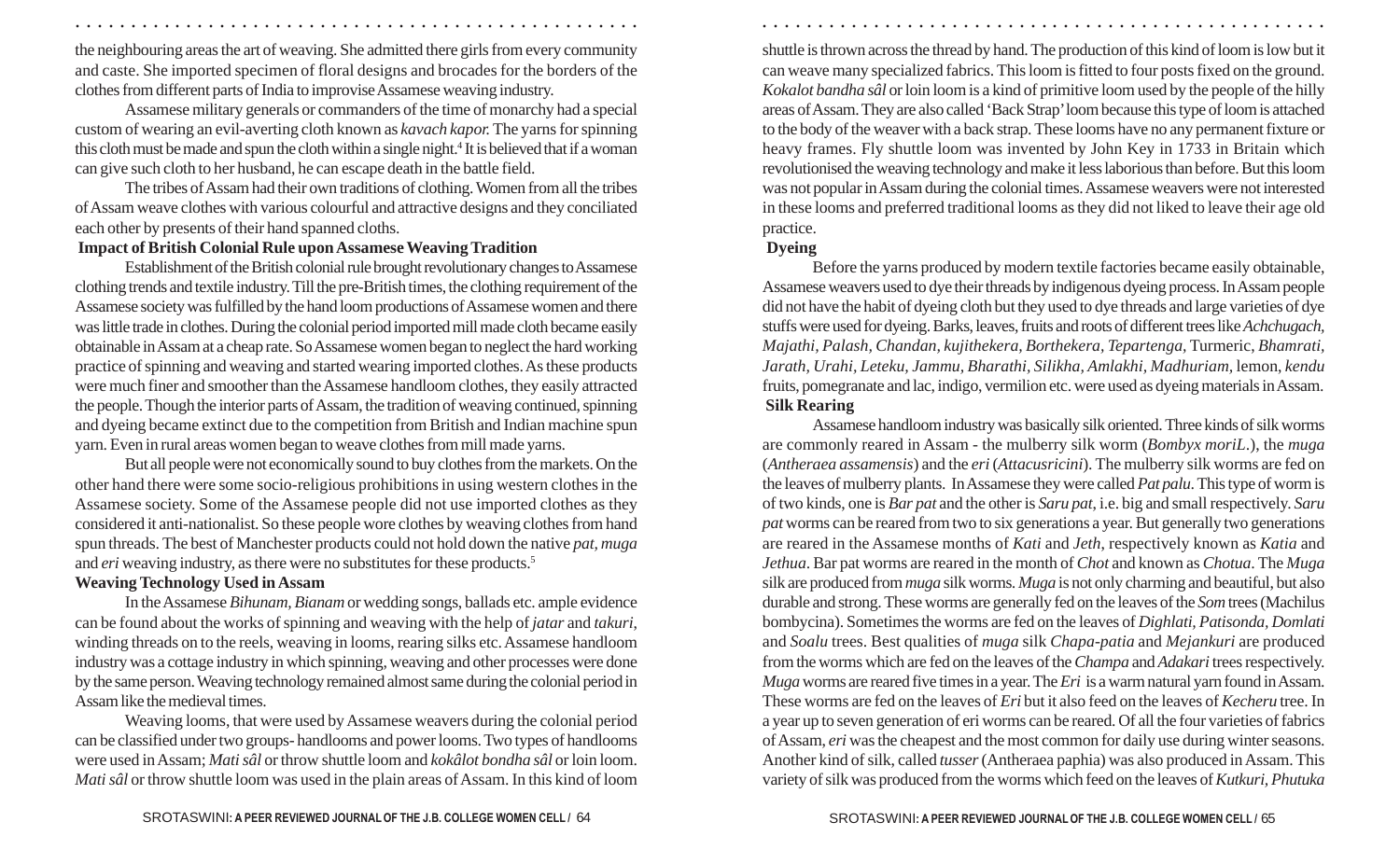and *Bogori* tree. Though the people of Assam reared these worms during the days of the Ahom monarchy, later they abandoned this practice.

○ ○ ○ ○ ○ ○ ○ ○ ○ ○ ○ ○ ○ ○ ○ ○ ○ ○ ○ ○ ○ ○ ○ ○ ○ ○ ○ ○ ○ ○ ○ ○ ○ ○ ○ ○ ○ ○ ○ ○ ○ ○ ○ ○ ○ ○ ○ ○ ○ ○ ○ ○ ○ ○ ○ ○ ○ ○ ○ ○ ○ ○ ○ ○ ○ ○ ○ ○ ○ ○ ○ ○ ○ ○ ○ ○ ○ ○ ○ ○ ○ ○ ○ ○ ○ ○ ○ ○ ○ ○ ○ ○ ○ ○ ○ ○ ○ ○ ○ ○ ○ ○

Cotton was collected in Assam from the trees called *Kapah, Simalu, Akan, Maduri* and *Chhewa*. But with the availability of high quality cotton in the markets and the easy access of cheap mill which made cotton thread, Assamese people gradually left cotton cultivation.

## **Ornamentation in fabric**

Traditionally Assamese women ornamented clothes through loom embroidery. Assamese people used *guna* in embroidery works. *Guna* is a kind of gold and silver thread and the colour of *guna* threads are white and golden. Different coloured threads were also used in embroidery work. In Assam textile motifs and designs are inspired by rich biodiversity of this region. Natural objects of aesthetic appeal such as flowers, birds, animals and geometric patterns and some religious motifs find expression in the fabrics.

# **Ideology of** *Khadi* **and its Impact upon Assamese Weaving Tradition**

In the struggle for Indian independence, ideology of using *Khadi* or *khaddar* or hand woven cloth made from hand spun threads was an important part of Indian nationalism. The idea of *Khadi* gained popularity in Assam and it spread to every region of Assam. During that time the custom of spinning and weaving regained popularity all over again in every household of Assam. The idea of hand spinning and weaving was not a new concept for Assamese people. But the *Khadi* movement spread the idea of hand spinning and weaving not only as a household daily work, but also as a nationalist ideology. Earlier spinning and weaving were considered in Assamese society as only women's work, but in the national struggle for freedom both man and woman spun and weaved clothes. Weaving schools were established in different parts of Assam. These schools and weaving teachers taught Assamese people improved weaving techniques like 'flying shuttle looms' to enhance the production. Weaving was included in the nationalist schools as a part of school curriculum. C F Andrews wrote in an article named 'Khaddar in Assam' (Published in 'Young India', 11 June 1925) that Assamese ladies were clothed from head to foot in Khaddar. He said that if this custom of using clothes woven by own hands could spread to the other provinces of India, at least among Congress households it would be a glorious achievement. 6

# **Economic Importance of Weaving in Colonial Assam**

Weaving was not only a part of Assamese culture and heritage; it was also the largest indigenous economic activity of Assamese people after agriculture. Many Assamese families have been saved from economic collapse by their women folk's labor in weaving looms. Sometime clothes were exchanged for goods which were not individually and locally produced. Handloom weaving had provided almost whole of the clothing requirements of Assam till the pre-British times. Commercialisation of clothing started in Assam only after the coming of the British into Assam. The Colonial rule led to urbanization, commercialization,

western education system and migration etc in Assam and they in turn introduced new clothing practices and desires among the people of the Brahmaputra valley. With the growing popularity of smoother, finer and cheaper machine made clothes of Indian and Manchester mills, Assamese weavers began to produce only special varieties of clothes mainly for women and for some social and religious occasions. From the end of the 19th century the domestic use of Assamese silk became restricted because of the growth of demand for it outside Assam. 7 Assamese silk, mainly *muga* had a very high demand in Europe and it formed the main item of trade of the East India Company during the 18th and early 19th centuries. 8

Employment of handlooms in Assam was considered a spare time employment and so the output of handlooms in Assam was not comparably high. Though there were enough raw materials available for the development, endogenous weaving industry did not developed in Colonial Assam. Assamese people were not interested in doing sericulture works in organized and commercial way.

## **Conclusion**

Assamese women considered weaving as one of their daily works. Earlier Assamese society was self- dependent in fulfilling its clothing requirements. But during the colonial period, spinning and weaving lost popularity. Though weaving is continued till today with some ups and downs, spinning and dyeing have become 'things of history'. Assamese weaving technology and weaving equipment have remained same as that of the colonial period and earlier. During the Indian independence movement, Assamese weaving culture regained strength. After his first visit to Assam, Mahatma Gandhi commented that Assamese women weave fairy tales in cloth and every Assamese woman is a born weaver. <sup>9</sup> But traditional weaving 'culture' could not be successful in becoming a profitable 'profession' in colonial Assam and it remained only a spare time activity.

# **References**

- A. J. Moffatt Mills. *Report on the Province of Assam*. Guwahati: Publication Board Assam, 1984.
- Bahadur, K.P. *Caste, Tribe & Culture of India: Assam* .New Delhi: Ess Ess Publications. 1977.
- Barpujari, H.K. *Assam in the days of company* (1826-1858). Guwahati: Spectrum Publications. 1980.

Baruah, B.K. *A Cultural History of Assam*. Guwahati : Bina Library.2011.

Barua, Malaya Khound. (ed). *Eri Thoi Aha Dinbor*, Guwahati: Lawyer's Book Stall.1993. Baruah, Swarna Lata. *A Comprehensive History of Assam*. New Delhi: Munshiram

Manoharlal Publishers Pvt. Ltd 2009.

Bhattacharjya, Gaurishankar. *Sabinoy Nibedon*. Guwahati : Sahitva Prakash.1999. Bhattacharji, Mahua. *Silken Hues, Muted Voices*. Guwahati:DVS Publishers .2014. Bhuyan, Surya Kumar. *Studies in the History of Assam.*1965.

Bordoloi, Nirmalprova. *Jiwan Jiwan Anupom*. Guwahati : Jyoti Prakashan.2004.